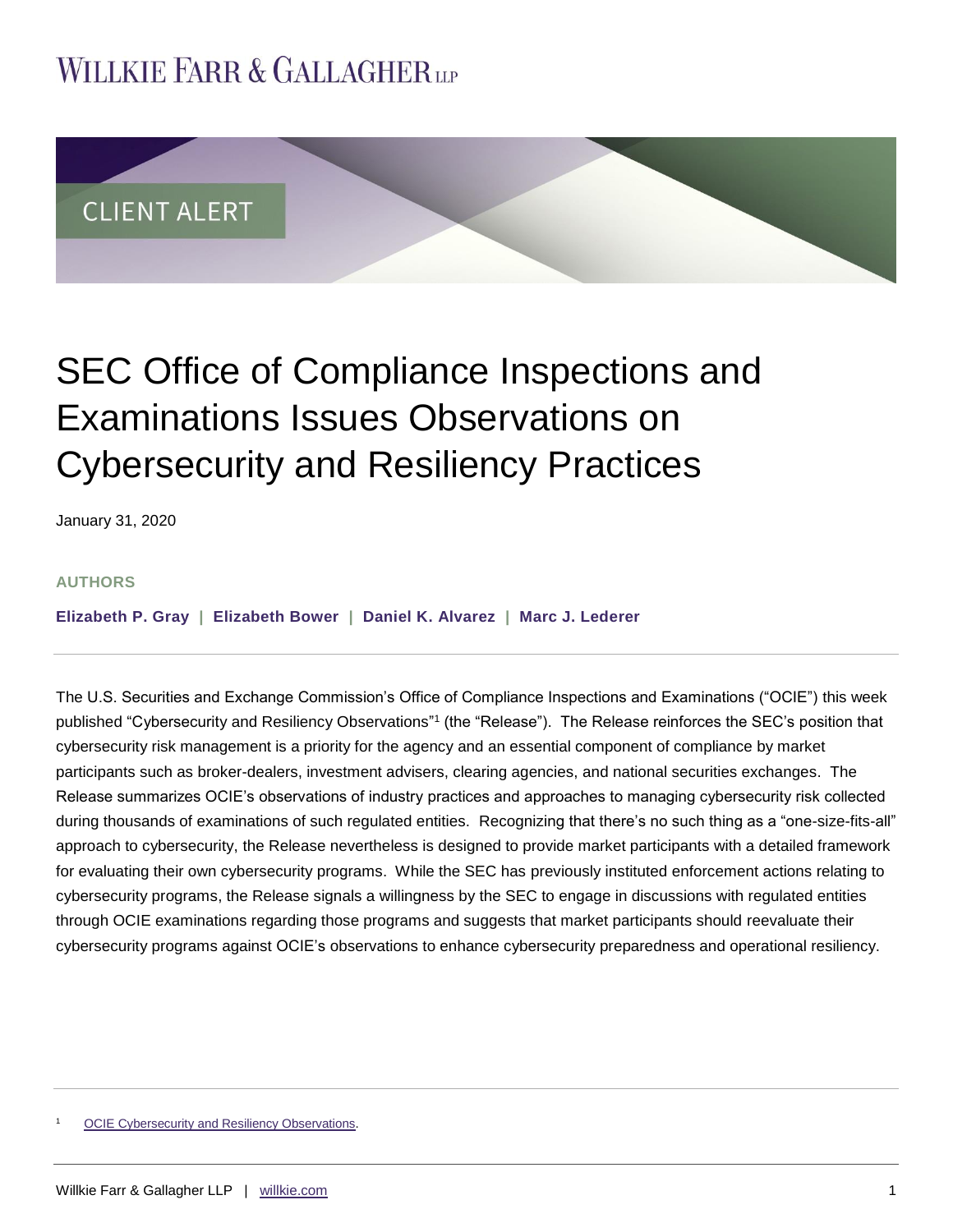## **SEC Office of Compliance Inspections and Examinations Issues Observations on Cybersecurity and Resiliency Practices**

The following is a summary of OCIE's observations on cybersecurity practices and approaches:

#### **I. Governance and Risk Management**

OCIE observes that corporate governance remains an essential component of an acceptable cybersecurity program, and effective cybersecurity programs begin with senior leaders who are committed to improving their organization's cyber posture. The Release notes that the key elements of an effective governance and risk management program generally include (i) involving appropriate board and senior leadership in setting the strategy of and overseeing the organization's cybersecurity and resiliency programs; (ii) a risk assessment to identify, analyze, and prioritize cybersecurity risks to the organization; (iii) written cybersecurity policies and procedures to address those risks; and (iv) the effective implementation and enforcement of those policies and procedures. Such policies and procedures are comprehensive, addressing areas such as (a) access rights and controls; (b) data loss prevention; (c) mobile security; (d) incident response and resiliency; (e) vendor management; and (f) training and awareness. Cybersecurity policies and procedures are tested and monitored on a regular, frequent basis and are continuously evaluated and adapted to changes. Such policies and procedures are communicated in a timely manner to decision-makers, customers, employees, other market participants, and regulators as appropriate.

#### **II. Access Rights and Controls**

Access rights and controls determine who the appropriate users for an organization's systems are and limit access to those users. Access is limited to sensitive systems and data, based upon the users' need to perform legitimate and authorized activities on the organization's information systems. User access is managed through means such as multifactor authentication and re-certification of users' access rights. Access is immediately revoked for individuals no longer employed by the organization, including former contractors. Failed log-in attempts and account lockouts as well as anomalous or unusual customer requests are monitored and investigated.

#### **III. Data Loss Prevention**

Data loss prevention includes a set of tools and processes an organization uses to ensure that sensitive data, including client information, is not lost, misused, or accessed by unauthorized users. Such tools include (a) vulnerability scanning; (b) perimeter and detective security; (c) patch management; (d) taking inventory of hardware and software; (e) encryption and network segmentation; (f) insider-threat monitoring; and (g) securing legacy systems and equipment.

#### **IV. Mobile Security**

Policies and procedures are established for the use of mobile devices. Employees are trained on mobile device policies and procedures. A mobile device management application or similar technology is used. Security measures are implemented on mobile devices, including multifactor authentication.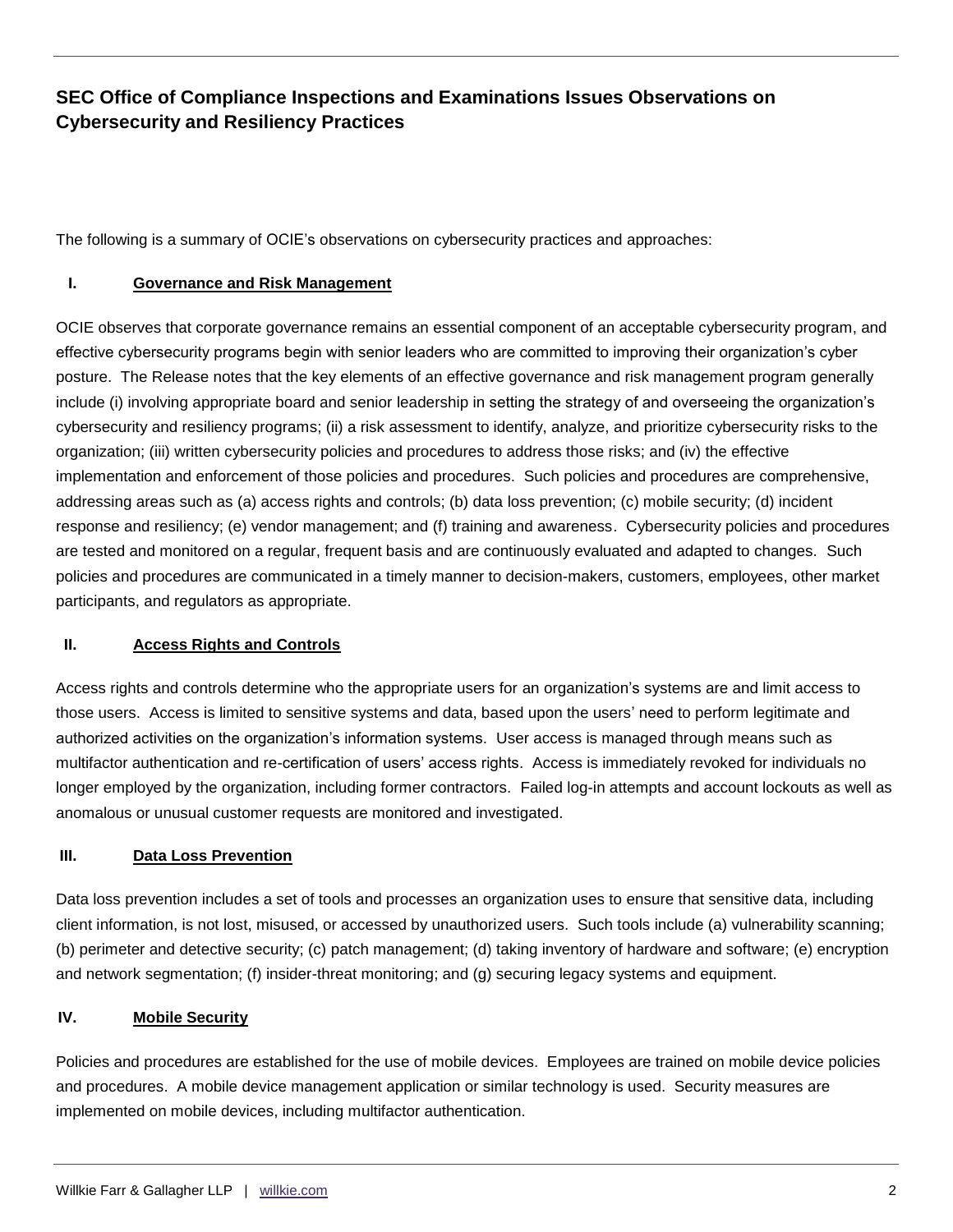## **SEC Office of Compliance Inspections and Examinations Issues Observations on Cybersecurity and Resiliency Practices**

#### **V. Incident Response and Resiliency**

Incident response plans are written and involve (i) the timely detection and appropriate disclosure of material information regarding incidents; and (ii) assessing the appropriateness of corrective actions taken in response to incidents. These plans address applicable reporting requirements, such as determining whether if an incident should be reported to any affected individuals, regulators, the FBI, and local authorities, and whether certain filings need to be made, such as a suspicious activity report ("SAR") or a disclosure on a public filing. These plans designate employees with specific roles and responsibilities in the event of a cyber incident. The plans are tested using a variety of methods, including tabletop exercises. Determinations are then made regarding whether the plan should be updated.

An important part of these plans is how quickly the organization recovers and again safely serves clients following an incident. The Release notes that resiliency efforts include (a) identifying and prioritizing core business services; (b) understanding the impact of an incident on business services; (c) maintaining backup data; and (d) considering cybersecurity insurance.

#### **VI. Vendor Management**

OCIE observes that vendor management programs are established to ensure that vendors meet security requirements and that appropriate safeguards are implemented. Policies and procedures are implemented to (a) conduct due diligence on vendors; (b) monitor and oversee vendors, and the contract terms with such vendors; (c) assess how vendor relationships are considered a part of the organization's ongoing risk assessment process as well as how the organization determines the appropriate level of due diligence to conduct on a vendor; and (d) assess how vendors protect any accessible client information.

#### **VII. Training and Awareness**

Organizations train employees on cyber risks and responsibilities. Training programs consist of written policies and procedures, effective training exercises and monitoring to determine the effectiveness of training for potential updating.